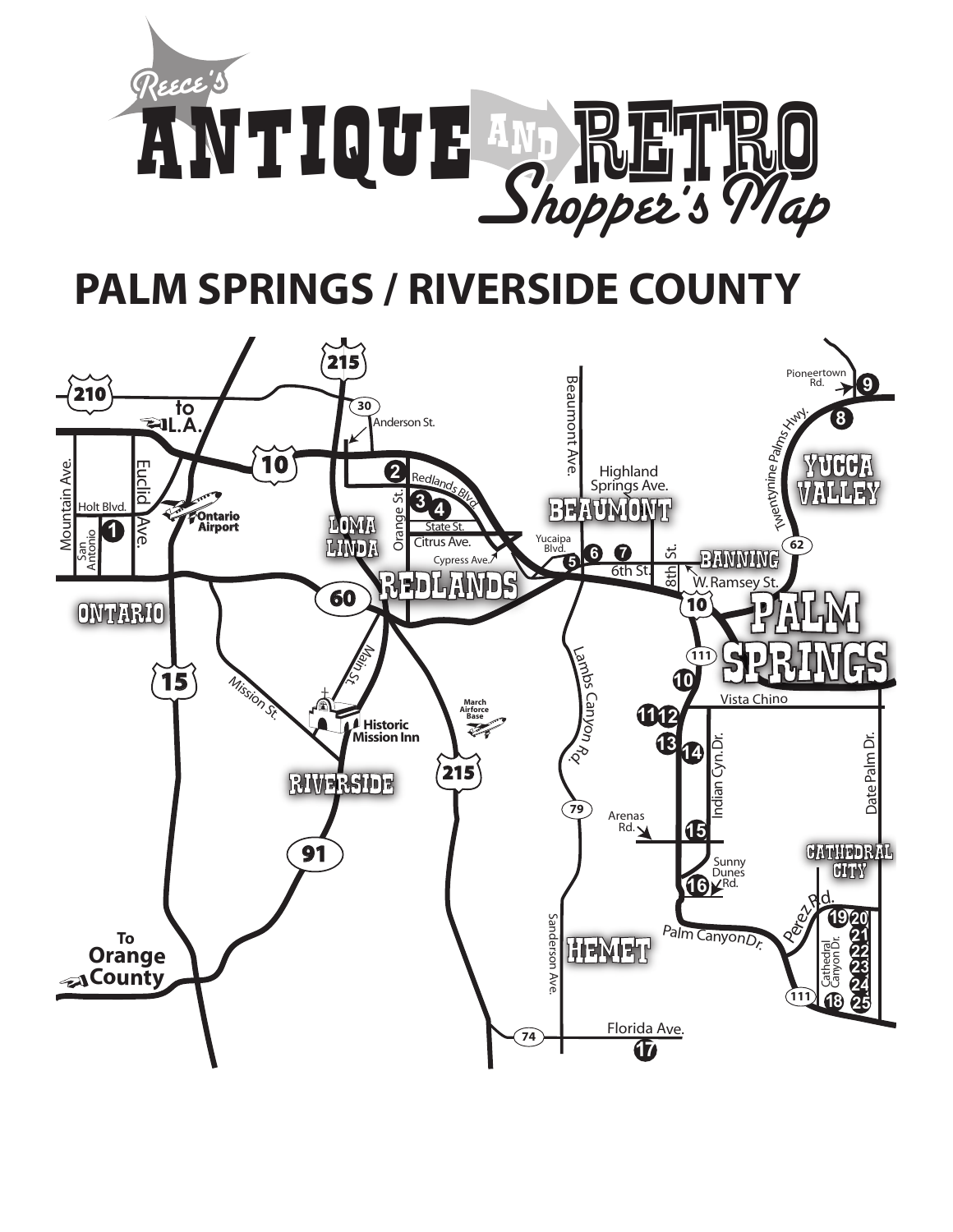# **PALM SPRINGS / RIVERSIDE COUNTY**

# **1. Treasures & Junk**

215 S. San Antonio Dr., Ontario (909) 983-3300 *17,000 sq. ft. of Antiques, Vintage & Retro Home Decor. Furniture, Advertising & Petroliana. Full Garden & Patio Center .* 

# **2. BJ Longo Antiques**

409 N. Orange St., Redlands (909) 793-8611 *17th-20th Century European & American Antique Furniture. Large Selection of Fine Antique Lighting, Mirrors, China, Home Decor & Decorator Items.*

# **3. Redlands Estate Sale Consignments**

116 Orange St., Redlands (909) 793-5050 *Antique Furniture, Victorian Specialists. Estate Sales, Appraisals & eBay Services.* **We've Expanded 4,700 sq. ft.**

# **4. Redlands Galleria**

17 E. State St., Redlands (909) 793-2204 *Multi-Dealer Mall, Furniture, China, Crystal & Glass. Bronze Statues, Home Furnishings, Estate Jewelry.* 

# **5. Tombstone Antiques**

(in Rapsteins Red Barn) 502 W. 6th St., Beaumont (951) 769-5556 *Western Memorabilia, Vintage Roy Rodgers, Hop Along Cassidy, Gene Autry, Vintage Guns & Badges, Farm Tools, Lariats, Boots, Saddles & Holsters.* 

## **6. Beaumont Antique Mall**

450 E. 6th St., Beaumont (951) 845-1397 *Multi-Dealer Antique Mall. Antique Furniture, Crystal, Ceramics, Vintage Jewelry, Collectibles, Home Decor.*

# **7. Cherry Tree**

200 E. 6th St., Beaumont (951) 922- 1800 *Antique & Collectable Furniture. Toys, Tools, Shabby Chic Primitives, McCalls Candles*

## **8. Tammas Magic Mercantile**

55727 Twentynine Palms Hwy., Yucca Valley (760) 228-0700 **oldtownyucca.com** *28 Dealer Mall. Antique Furniture, Lighting,Pottery Crystal, Native American Arts, Western Items*

# **9. Pioneer Crossing Antiques**

55854 Twentynine Palms Hwy., Yucca Valley 760) 228-0603<br>Rustic, Southwestern & Country, Fine Art, *Rustic, Southwestern & Country, Fine Art, Antique Postcards, Vintage Jewelry. Old Oil Lamps & Replacement Parts.*

## **10. Studio One 11**

2675 N. Palm Canyon Dr., Palm Springs (760) 323-5104

**studio111palmsprings.com** *Mid-Century Modern Furnishings, Art & Accessories.* 

# H**JUST ADDED!!**

**11. Dazzles**

1035 N. Palm Canyon Dr., Palm Springs (760) 327-1446 "*Vintage Department Store"1950's - 1970's Barware, Lighting, Wall Decor, Italian Glass, Blenco, Tiki Culture, Outdoor Games, Patio Furniture, Bamboo Bars & Rattan* 

#### H**JUST ADDED!!** *Furniture. Palm Springs Largest Selection of Vintage Jewelry!*

#### **12. Dazzles Too**

1033 N. Palm Canyon Dr., Palm Springs (760) 327-1446 1950's - 1970's *Vintage Clothing & Design*  Lamps, Fine Art, Wall Decor For The Vintage<br>Collector.

#### H**JUST ADDED!!**

## **13. Wil Stiles**

875 N. Palm Canyon Dr., Palm Springs (760) 327-9764 *A Collection of Vintage & Mid Century Design. Art & Lighting. Clothing & Sunglasses.*

## **14. Asylum**

844 N. Palm Canyon Dr., Palm Springs (760) 864-1171 **asylumhomestore.com** *6,000 sq. ft. of Contemporary & Accessories, Lighting, Wall Decor & Unique*<br>Gifts.

## **15. Stewart Galleries**

191 S. Indian Cyn. Dr., Suite #A, Palm Springs (760) 325-0878 *Fine Art & Antiques. Sculptures & Paintings. California Impressionists & Plein Air.*

## **16. The Little Shop of Treasures**

616 Sunny Dunes Rd., Palm Springs (760) 778-4300 *Antique Furniture, Fine Art, Vintage Jewelry, Collectibles.* 

s map com **New Map out FEBRUARY 15, 2010**